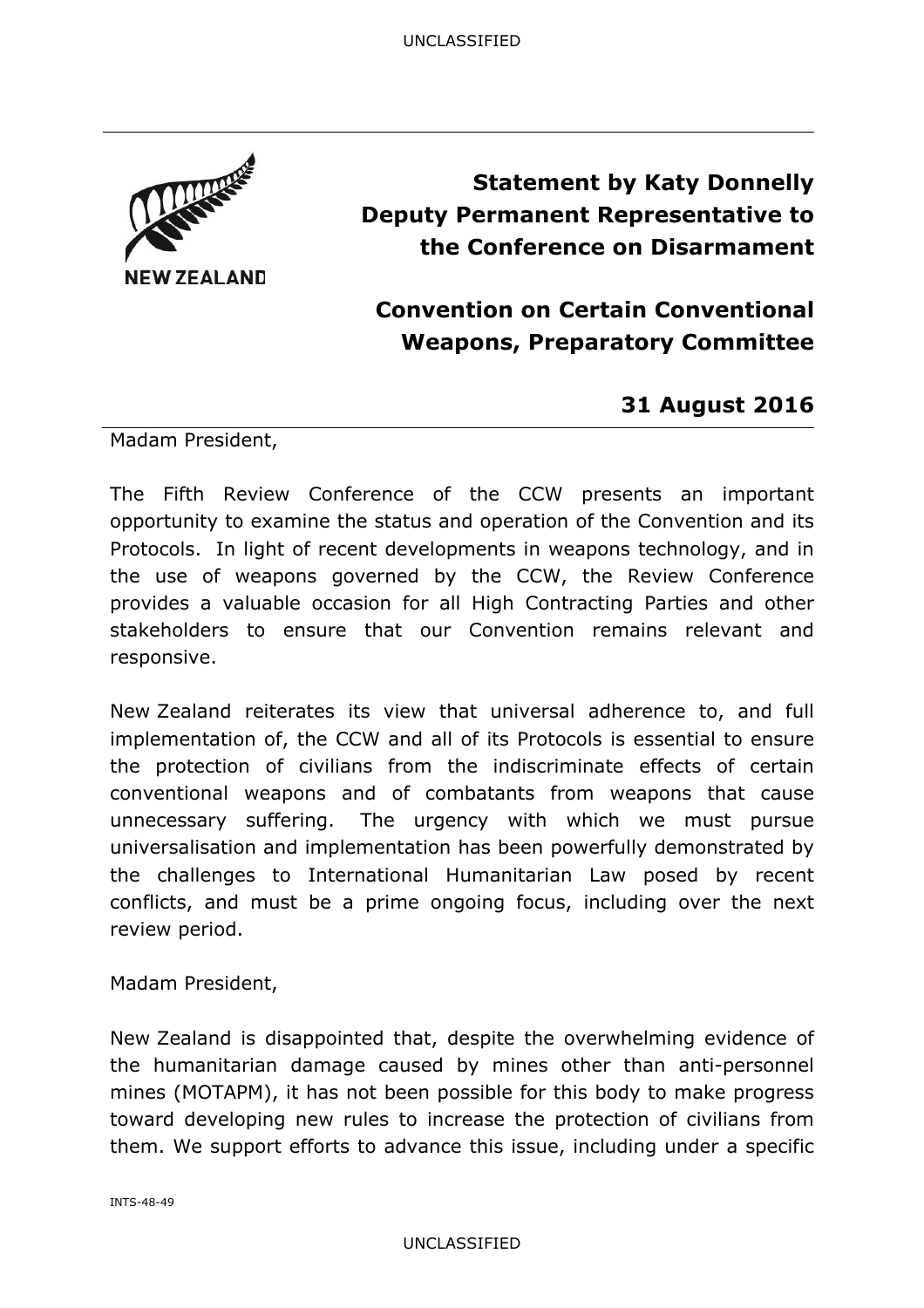#### Page 2 of 3

mandate given at the 2016 Review Conference. We understand that Ireland is putting forward a proposal on this during the Main Committee I session this afternoon which New Zealand fully supports.

New Zealand condemns any use of incendiary weapons against civilians or civilian objects, and against military targets where the incendiary effects of the weapons are likely to affect civilians in a way incompatible with customary International Humanitarian Law and Protocol III. We take this opportunity to put on record our horror and deep concern at the reported use of incendiary weapons against civilians in Syria. New Zealand continues to emphasise the need to have full and proper implementation of Protocol III and this must indeed remain our prime focus. That said, we will certainly look to engage with High Contracting Parties on our national policies should a review of Protocol III be mandated by the forthcoming Review Conference.

Madam President,

It is clear to my delegation that a key contribution of the 2016 Review Conference should be forward movement on the issue of Lethal Autonomous Weapon Systems (LAWS). New Zealand views the question of LAWS through the primary lens of IHL, while acknowledging the applicability too of international human rights law and international criminal law, as well as the profound ethical questions also underlying this issue. For New Zealand the key and crucial question is whether it is possible for autonomous lethal weapon systems to operate in full and complete compliance with all the obligations of IHL.

In light of the excellent work undertaken at the Meetings of Experts held during this review cycle, New Zealand considers it appropriate and desirable that this work now intensify. To this end we would welcome the establishment of an open-ended Group of Governmental Experts with a progressive mandate to take this work forward. In particular New Zealand considers that the GGE could usefully focus on the kind and degree of human control over weapons systems that is required to ensure compliance with IHL and acceptability under the dictates of public conscience.